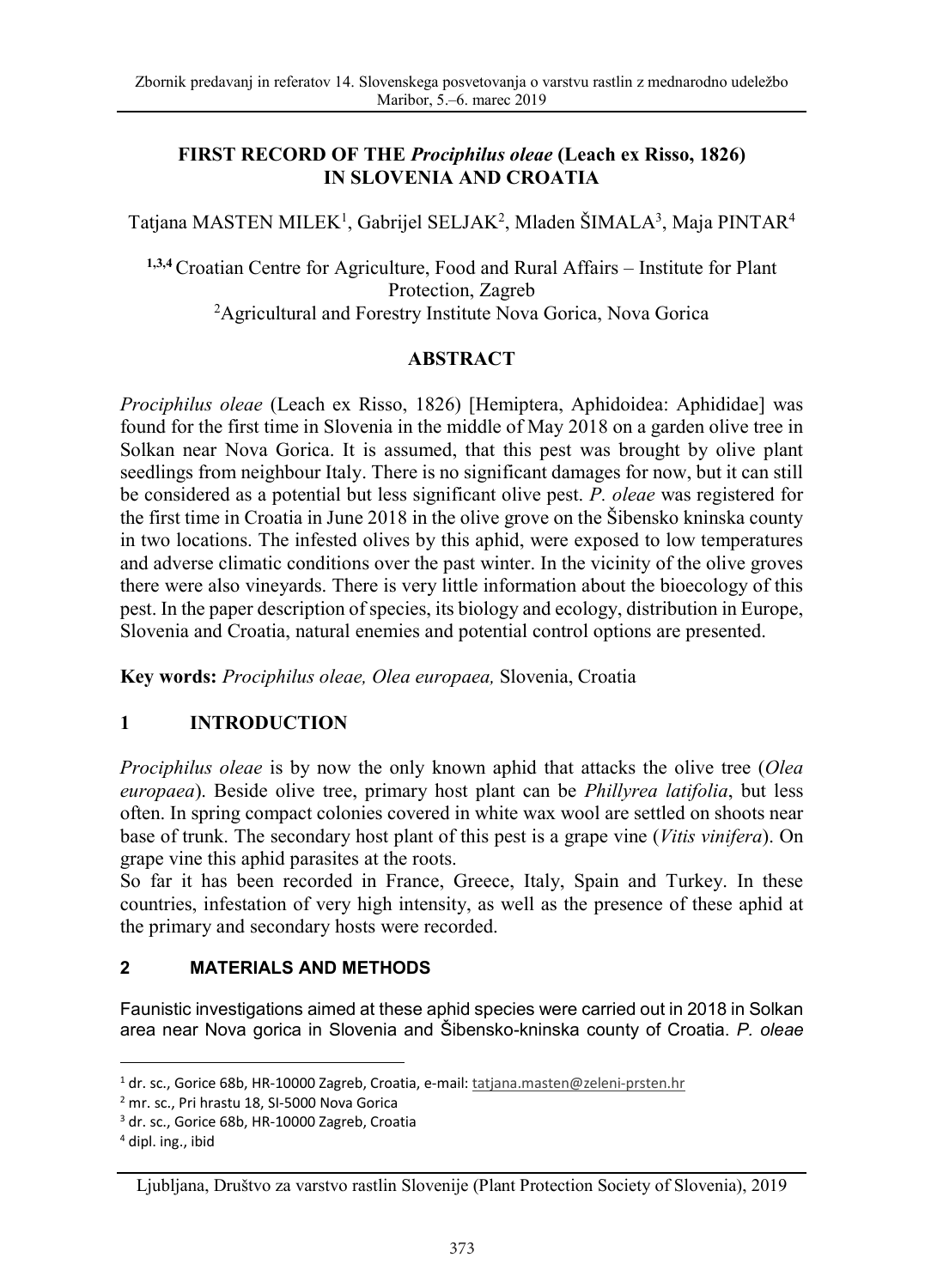was found during inspections of olive trees. Host plants were surveyed visually for the presence of immature or adult stages with the help of a magnifying lens of 10xmagnification. Host plant material infested with aphids (stems, shoots, part of branches) was collected and stored in plastic bags, each sample labelled with collection data (locality details, host plant, any damage symptoms, collectors name, samples number, date, GPS coordinates). Characteristics of collected specimens were observed under the dissecting stereo microscope. Aphids were subsequently slide mounted according to methods of Blackman & Eastop (2000) and microscopic identification was made on the basis of morphological characteristics of adult females according to key by Blackman & Eastop (1994) (Fig. 1).



Fig 1: Permanent slide of *P. oleae* (photo: G. Seljak).

# **3 RESULTS AND DISCUSSION**

In Slovenia it was found for the first time in the middle of May 2018 on a garden olive tree in Solkan near Nova Gorica 45°58'14"N, 13°38'30"E. It is assumed, that this pest was brought by olive plant seedlings from neighbour Italy. There is no significant damages for now, but it can still be considered as a potential but less significant olive pest.

In June 2018 in the olive grove on the Šibensko kninska county in Croatia in two locations Ičevo 43°54'36.7"N, 15°54'32.5"E and Grabovci 43°51'39.71"N, 15°45'10.03"E *P. oleae* was registered. The infested olives by this aphid, were exposed to low temperatures and adverse climatic conditions over the past winter. In the vicinity of the olive groves there were also vineyards.

*P.oleae* was already mentioned in Croatia in the past, in 2001 in Istria (Žužić, 2008) and on island Brač - locality Supetar (Bjeliš, 2013). In these cases laboratory identification was not made according relevant keys and microscopic morphological characteristics. These previous records were done only by visual inspections what is not relevant faunistic data, but we can take it into account as a fact.

Ljubljana, Društvo za varstvo rastlin Slovenije (Plant Protection Society of Slovenia), 2019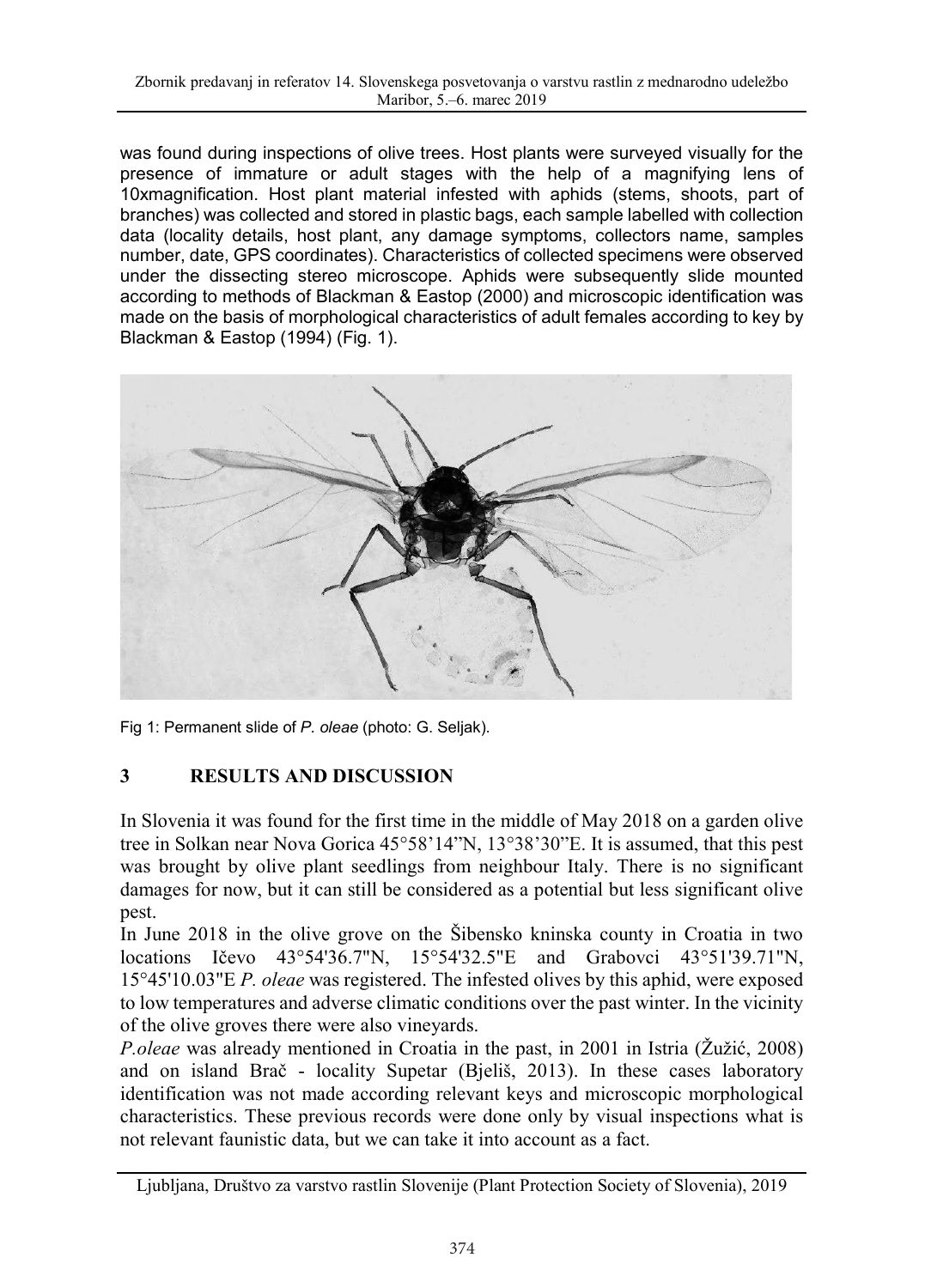#### **Notes on morphological and ecological characters**

Macroscopic characters are not reliable to separate *P. oleae* and *Euphyllura olivina* because they look very similar because of waxy filaments of this two species. It should be pointed out that only identification on the basis of microscopic morphological characters, according to the relevant keys can give reliable results of species identity. Adult female of *P. oleae* are grey with greyish yellowish abdomen (Fig. 2).



Figure 2: Adult alata *P. oleae* (photo: Tatjana Masten Milek).

Some microscopic characters important for a reliable identification of *P. oleae* are: missing siphunculi, group of well-developed glands on head and mesonotum, round rhinarium on antenna and transversal rhinarium on third and fourth segment of antenna and pale apical band on last segment of rostrum.

Compact colonies of the aphid occupied usually the basal part of 2 to 3-year old shoots at various heights in the trees up to 4 m, and mostly 1.5 to 2.5 from the ground (Fig. 3). Usually there was one colony per shoot. The colonies consisted of approximately 50 individuals, including fundatrices, alatae fundatrigeniae and immatures.

On olive the fundatrices occur in the fissures near the base of the trunk, while the fundatrigeniae almost exclusively infest the "wild shoots" at the base of the trunk, and seldom occur higher on the trunk. On *P. media* they occur on "stems and branches" towards their base.

A high percentage of the infested olive trees had some or all of the following characteristics: deep scars, fissures, or other cavities on the trunk or on the main limbs.

Ljubljana, Društvo za varstvo rastlin Slovenije (Plant Protection Society of Slovenia), 2019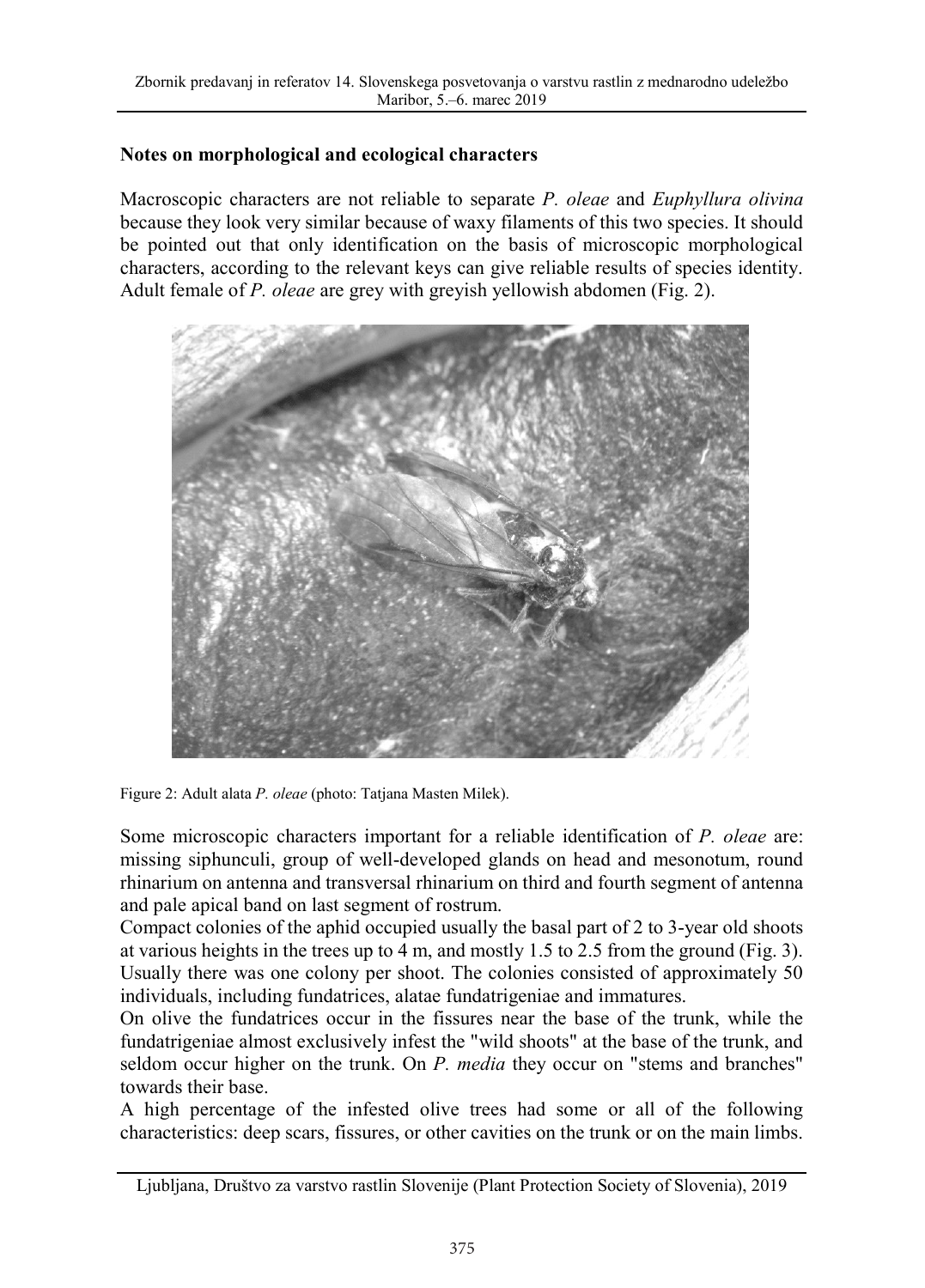Those cavities were caused by the removal of limbs, shoots, or suckers in the past, or by large wounds of the bark. Some trees had knobs or galls at the base of the trunk, at or near the soil line or up to half a meter from it. The cavities seem to offer suitable sites for the sexuales to lay the winter eggs.



Figure 3: Colony of *P. oleae* (photo: Gordana Kožarić Silov).

The fundatrigeniae are winged and migrate at the end of April and early May from these oleaceous primary hosts to the roots of an unknown secondary host or hosts. Alatae sexuparae fly to the primary hosts in November - December and the fundatrix occurs in March. Infested trees are very often on uncultivated land.

# **4 CONCLUSIONS**

*Prociphilus oleae* are native to Europe. It is the only species of aphid known to infest olive trees. *P. oleae* has been reported from a number of countries of the Mediterranean,

Ljubljana, Društvo za varstvo rastlin Slovenije (Plant Protection Society of Slovenia), 2019